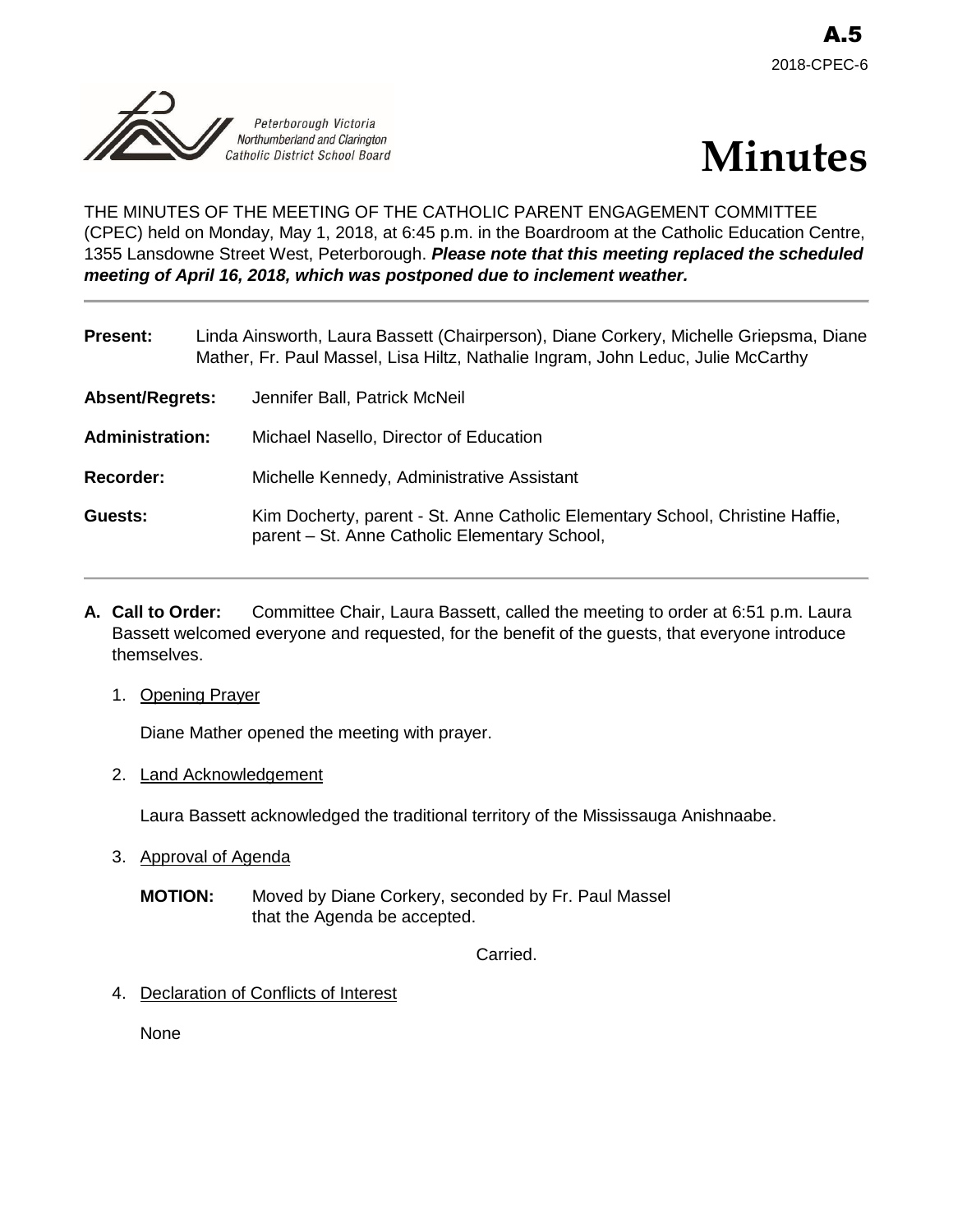# 5. Approval of the Minutes of the CPEC Meeting held on February 5, 2018.

## **MOTION:** Moved by Julie McCarthy, seconded by Diane Corkery that the minutes from the meeting held on February 5, 2018, be approved.

Carried.

## 6. Business Arising from the Minutes

Laura Bassett reported that, to date, she and Diane Corkery have given a brief presentation to all schools in Northumberland, with the exception of one, which they will visit before the end of year. It was reported that they were well received in the councils in Northumberland and some councils have requested that they come each year for a brief presentation.

There was discussion about continuing the practice of the representatives visiting the schools in their family of schools. Having the whole year to schedule the visits will assist with working towards visiting all the Catholic School Councils.

Michael Naselllo gave an update on the proposed changes to student transportation. The proposed changes have been put on hold to allow time for review. The Ministry has begun a provincial review of student transportation. The Board of Trustees felt it prudent to not move forward with changes to policy that may have to be changed again as a result of the Ministry review.

Michael Nasello also gave an update that the pastoral letter 'Renewing the Promise', is expected to be released on May 2, 2018.

Michelle Griepsma followed up on her notification at last meeting that there would be a presentation for those interested in running in the municipal election as a school trustee. An information session was held today (May 1, 2018) at the Board Office. The past-president of the Ontario Catholic School Trustees Association presented information about becoming and fulfilling the role of Catholic School Board Trustee.

## **B. Recommended Actions/Presentations:**

## 1. First Nations Métis Inuit (FNMI) Information Meetings

Michael Nasello reported that four information nights were planned using the Parents Reaching Out Grant funds with a focus to engage parents in learning more about First Nations Métis and Inuit. Two evenings have already taken place. Attendance has not been as full as was hoped; however, for those in attendance, there were powerful messages and a deep and meaningful experience.

The next two meetings will continue to be advertised in hopes of getting more participation.

## 2. Ministry Parent Involvement Committee Symposium – April 20 and 21, 2018

John Leduc reported on his attendance at the Ministry Parent Involvement Committee Symposium on April 20 and 21. There were guest speakers and workshop sessions. The first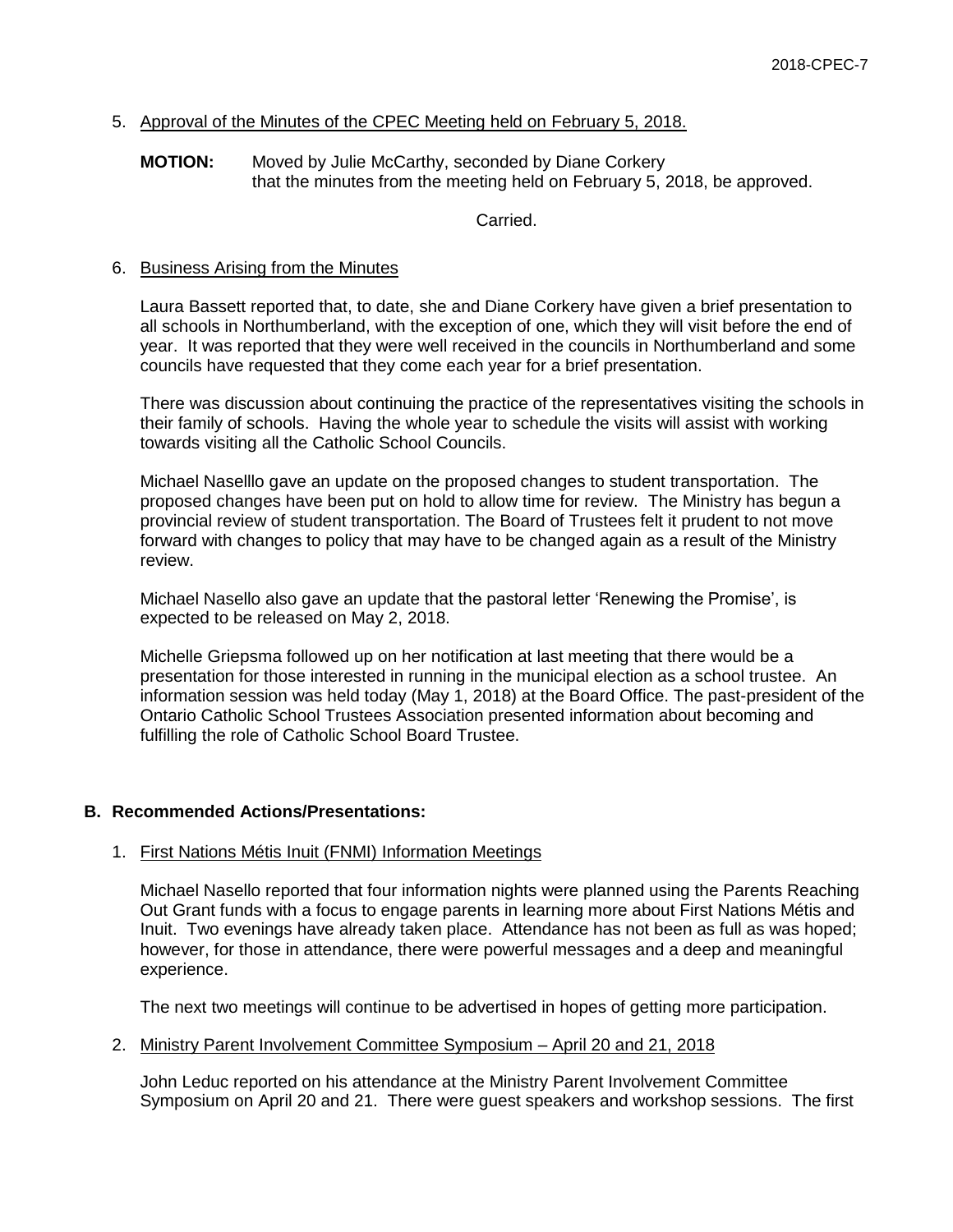guest speaker spoke about 'The Third Path' which explained how to assist students with their stressors and give strategies using simple and natural tools. The other keynote speaker was Carl Subban who spoke about parenting.

### 3. Social and Recognition Evening – Planning for May 16, 2018

There was discussion about the format of the Social and Recognition evening being planned for May 16. Michael Nasello has contacted secondary principals to request participation of students who have travelled to developing countries for mission/social justice work.

Michelle Kennedy has worked with Mr. Geoff Taylor to plan the food for the evening. Students will be preparing and serving from 'food stations' in the forum area of the school.

The program will begin with all of the parents gathering for opening prayer, O'Canada, opening remarks and a general explanation of the evening. The group will then split up to begin the 'carousel' format of presentation by the students. After the parents have seen all of the presentations, the group will re-convene to thank the speakers, student presenters, etc. and have closing remarks and prayer.

Diane Corkery has been in contact with the music teacher to arrange the choir to perform at the opening. The jazz band will also perform as the guests are arriving to the school. The art department will be displaying art in the forum as well.

Gifts (journal/pen set) for the Catholic School Council members will be packaged and ready for presentation to each school. It was agreed that to save time, the names of those present would not be announced.

### 4. General Assembly Event – Planning for November, 2018

Michael Nasello invited the committee members to put forward ideas about the General Assembly Event to be held in November, 2018.

There was a lengthy discussion about areas of focus. Some suggestions included indigenous teachings and an exercise similar to the turtle island exercise, mental health and self-regulation, Christian meditation, technology and self-regulation, i.e. setting limits.

It was noted that this event was formerly an opportunity for councils to gain professional development, sometimes in the areas of running an effective council meeting. This could also be of interest again.

The format of small workshops and one keynote was discussed. For example, a main session in a large area (cafeteria) and then 15 minute sessions in classrooms. Having an opportunity to choose from a number of sessions was appealing to committee members as well as incorporating the home, school, parish triad. The anticipated pastoral letter 'Renewing the Promise' may give further guidance on an area of focus.

### 5. Parents Reaching Out Grants – Application for 2018-2019

Michael Nasello brought attention to the Parents Reaching Out (PRO) grant package which was attached to the meeting agenda. Information for the regional and school grant application was included. Michael invited a committee a parent or two to partner to join him to work on the regional grant application.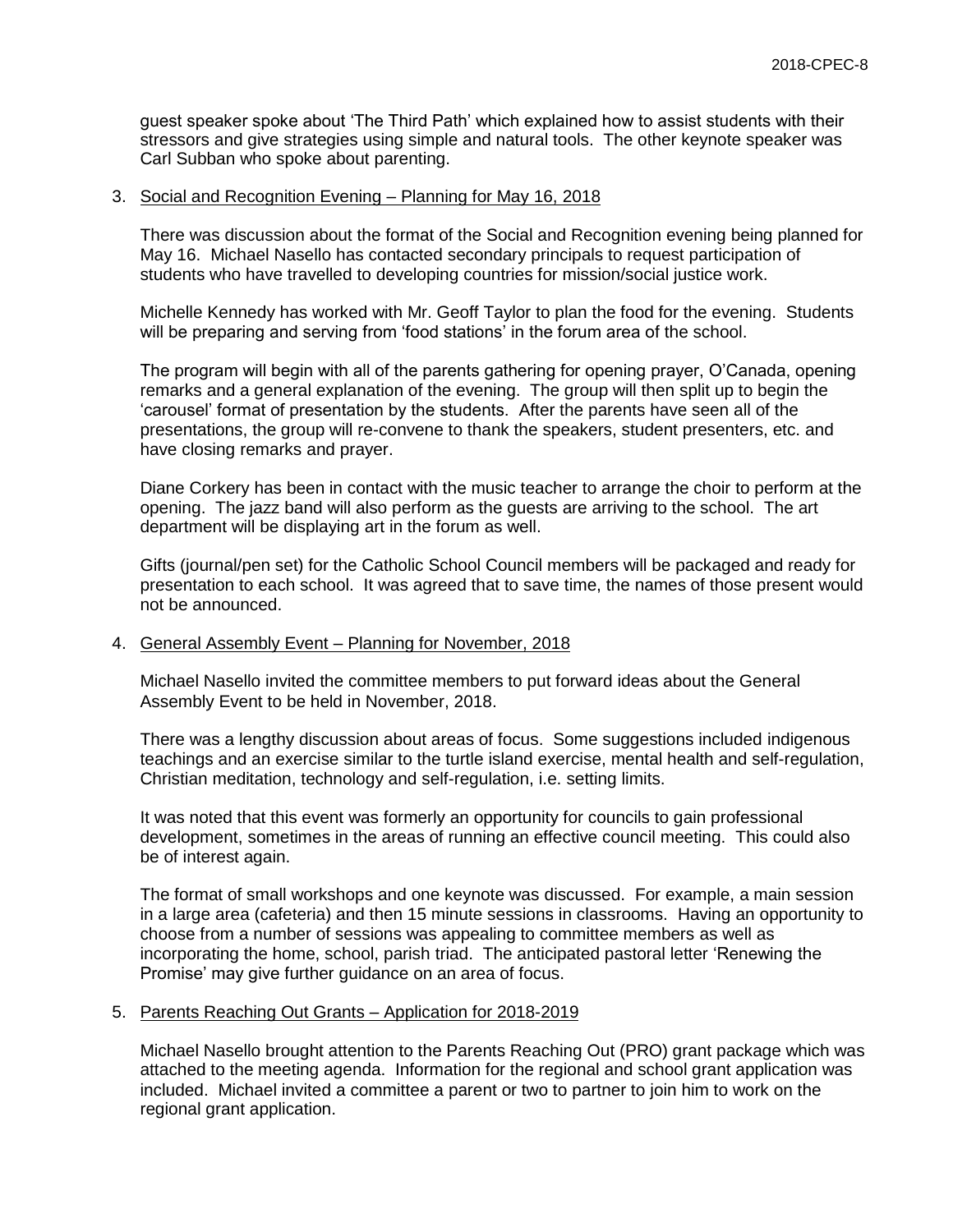The grant application package will be sent out to the Catholic School Councils and Principals for school grant application. The deadline for application was noted as June 5, 2018.

### **C. Information Items:**

#### 1. 2018-2019 CPEC Meeting Dates

Michael Nasello stated that the meeting dates have been chosen for next school year as follows:

Monday, September 17, 2018 Monday, October 15, 2018 Monday, February 4, 2019 Monday, April 1, 2019 Monday, June 3, 2019

All meetings will be held at the Catholic Education Centre,

CPEC special events for the next school year are as follows:

Wednesday, November 7, 2018 at 6:30pm (General Assembly Event) Wednesday, May 15, 2019 6:30 p.m. (Appreciation Event)

#### 2. Committee Member Updates

Committee members were invited to share information. The following individuals gave verbal reports:

Diane Corkery - Asked a question about busing and the coordination of shared bussing with the public board. This year there were four dates on the school year calendar where bussing was not shared and she expressed concern about the additional costs to the board as a result of this. There was discussion about the reasons for the differences in the school year calendars between boards. It was noted that there will only be one date where bussing is not shared in the upcoming school year.

Diane Mather – Briefly stated that principals and vice-principals participate in professional development and learning sessions. All of the current subjects and initiatives, that are discussed or presented at CPEC meetings, for example, Indigenous Studies or Mental Health and Wellbeing, are areas of focus for principal and vice-principal training.

Linda Ainsworth – Reported on her attendance at the Ontario Catholic School Trustees Association conference where Trustee Michelle Griepsma was elected Vice-President of OCSTA. She also reported that it was resolved that FACE (Friends and Advocates for Catholic Education) will receive more regular and stable funding.

She reported about attendance at a session on the Growing in Faith, Growing in Christ Gr. 5 program and the development of the Gr. 7 and 8 programs. Pearson stated that they are consulting with students to incorporate the importance of the student voice in the program.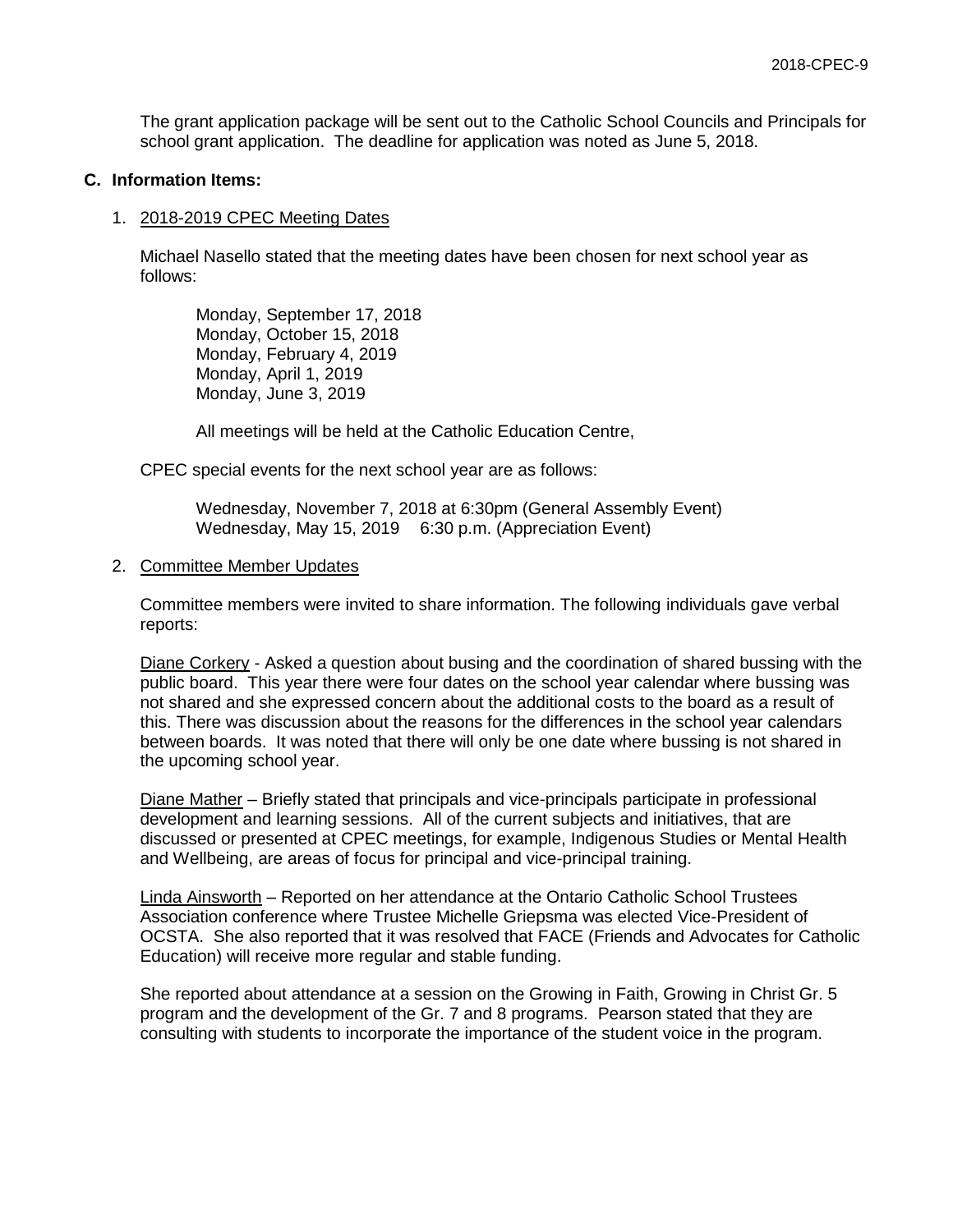Kim Docherty – Reported on parking lot issues at St. Anne. The school and church share parking space, which can be troublesome in the morning with buses, school drop off and parishioners attending 9 a.m. Mass.

Christine Haffie – Reported about the desire to replace two pieces of playground equipment and the need to fundraise. Council is struggling to balance the distribution of their fundraising to all the projects that they would like to do.

Fr. Paul Massel – Reported that lots of good things are happening throughout the Diocese. There are many upcoming Confirmations and First Communions.

On May 25<sup>th</sup> at St. Peter-in-Chains Cathedral, Stephen DiCarlo, a graduate of Holy Cross Catholic Secondary School, will be ordained.

The Abraham Festival took place in Peterborough. It was a celebration for Christians, Jews and Muslims recognizing the similarities in all of their faith traditions.

It was also stated that the new confirmation program will be implemented diocese-wide but will remain a pilot for the coming year.

Michelle Griepsma – Encouraged the committee to engage in discussions about Catholic Education during the upcoming provincial election campaign. All-candidate meetings provide an opportunity to gain insight into the position of each candidate regarding Catholic Education.

Michelle also encouraged everyone to check their status on voterlookup.ca with respect to their appearance on the municipal voter list and their tax support. If a person changes residences it means that they automatically defaults to English-public support.

John Leduc - Reported about Holy Trinity visiting Monsignor Leo Cleary for a student performance to the elementary students. More drama productions would be welcome.

Lisa Hiltz – Reported that Monsignor O'Donoghue will be hosting a Family Literacy night on May 31, 2018. An author will be giving a presentation. Each year this is a very successful event.

The St. Patrick fun fair is also coming up and has historically been very well attended. New kindergarten families are invited to participate giving an opportunity to visit and meet others in the school community. All of the staff comes to this event and past students often attend.

A family math night was hosted in March with many activities including Chess and checkers, lego and connex. The event was hosted by the students and families rotated through stations.

Brian Thwaites, speaker and 'brain trainer' will be presenting at Holy Cross on May 3, 2018. This is a joint presentation with other schools using Parents Reaching Out grant funds.

It was reported that the Catholic School Council at Holy Cross donated money to purchase hats and t-shirts for the Guatemala trip participants.

Natalie Ingram – Reported that their school hosted a "STEAM" night (Science, Technology, Engineering, Arts, and Mathematics). Stations were set up where the students demonstrated their learning. The event was successful with a large variety of engagement opportunities for all ages. There were take-home kits for families for continued engagement at home.